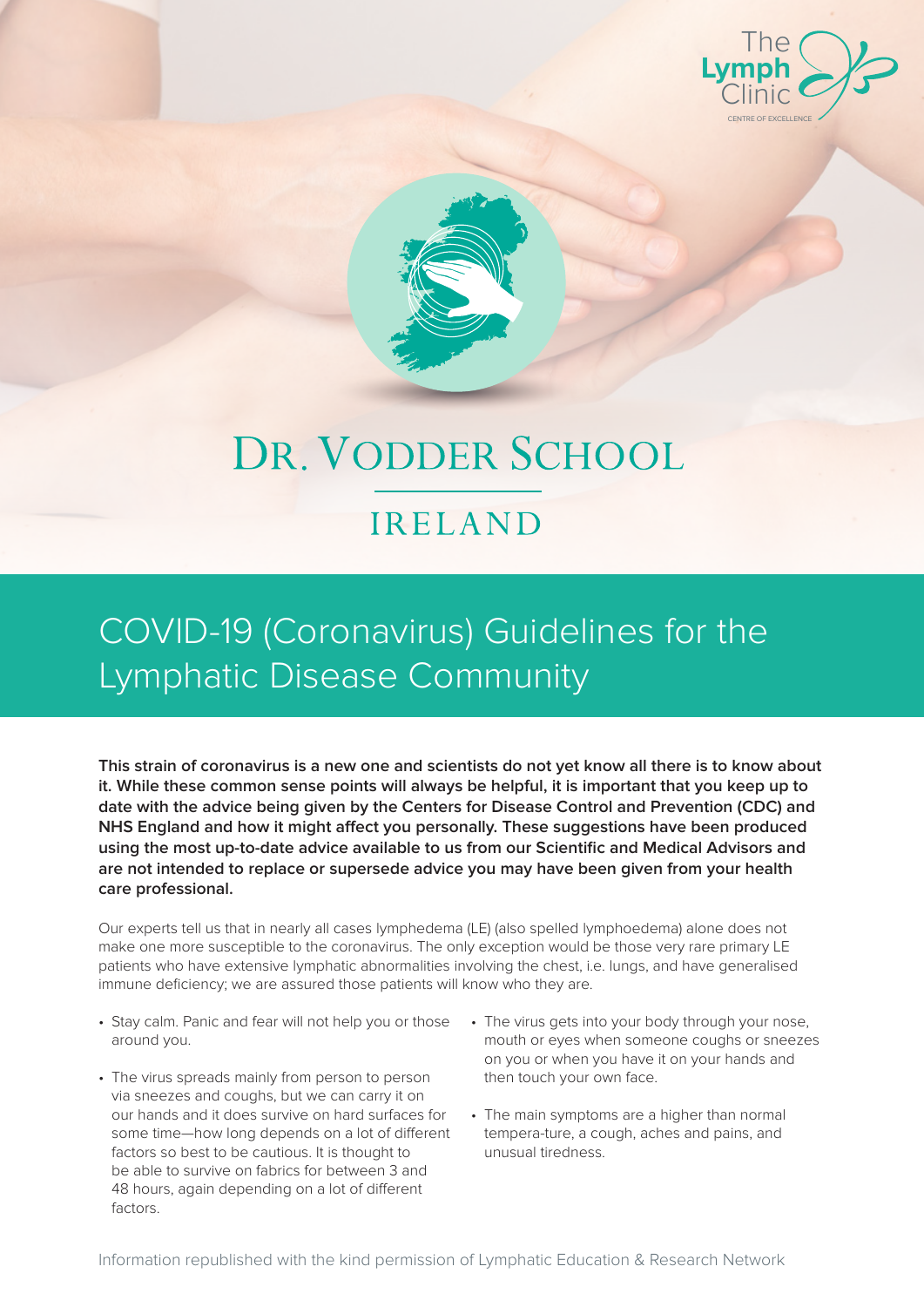

## COVID-19 (Coronavirus) Guidelines for the Lymphatic Disease Community

**Those with LE should take the same precautions as others, although this may be more of a challenge if you wear a compression glove as part of your treatment. Everyone should:**

- Wash your hands well before you leave home and wash your hands well when you arrive at your destination. Wash your hands frequently during the day.
- If you use shared equipment such as keyboards, telephones, etc., wipe them with antibacterial wipes between users.
- Maintain at least 6 feet (2 meters) distance between yourself and anyone who is coughing or sneezing.
- Make sure you, and the people around you, follow good respiratory hygiene. This means covering your mouth and nose with a tissue or your sleeve at your elbow if you cough or sneeze, then disposing of the used tissue immediately and washing your hands.
- Get into the habit of not touching your face, mouth and eyes.
- Avoid shaking hands.
- Use hand sanitizer gel with at least 60% alcohol content if hand washing facilities are not available.
- Keep your hands well moisturized as frequent washing can make the skin dry and cracked (which may lead to cellulitis).
- Follow government guidance regarding large crowds, avoiding certain areas and activities. These may well change as more becomes known about the virus or as more people become infected.

**If you are able to avoid taking risks—such as being in large crowds or travelling unnecessarily, do so, but remember that social isolation can have an effect on your mental health.**



www.thelymphclinic.ie